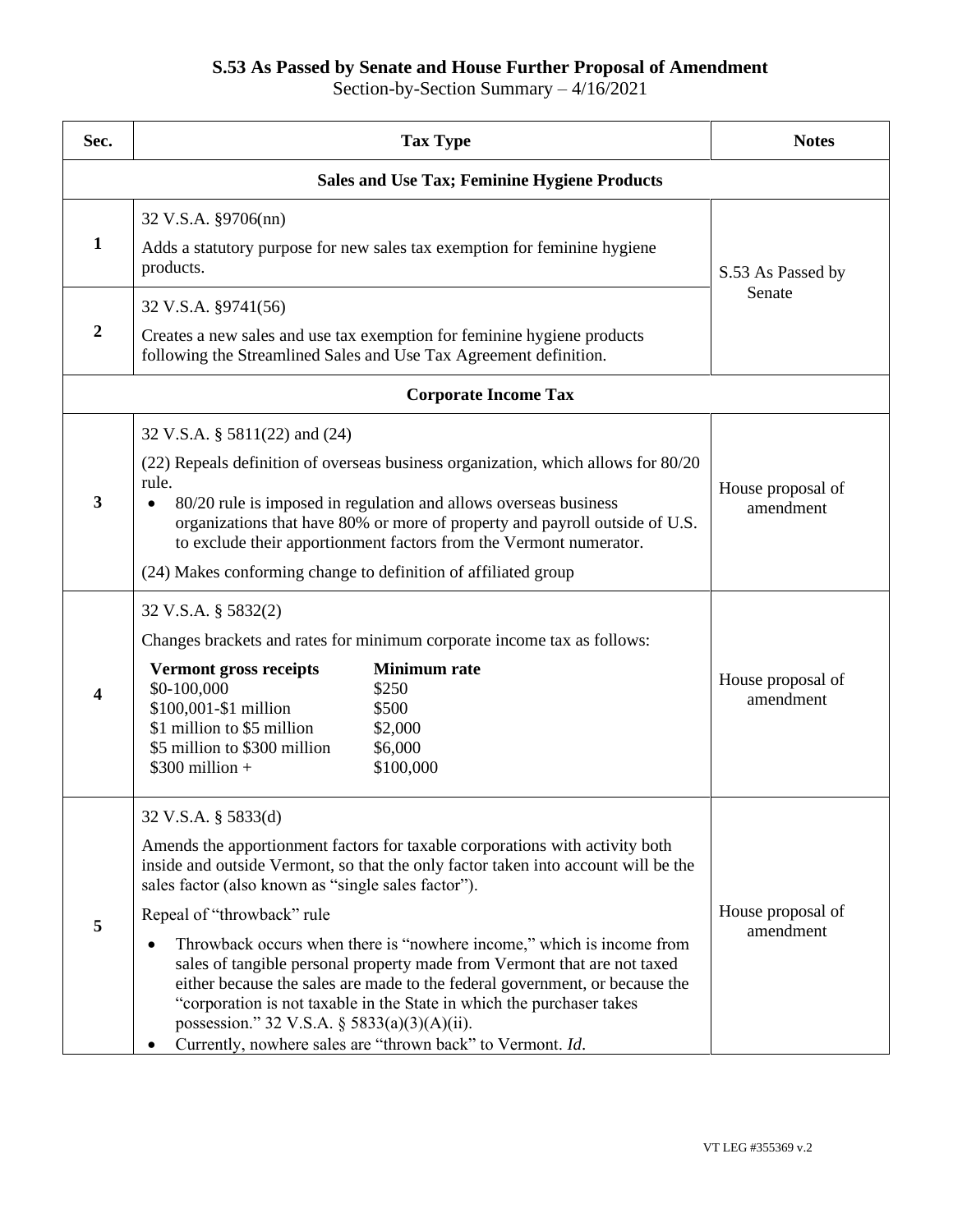## **S.53 As Passed by Senate and House Further Proposal of Amendment**

Section-by-Section Summary – 4/16/2021

|                                                        | Requires taxable C corporations subject to apportionment to continue to report<br>their property and payroll to the Commissioner of Taxes when Vermont moves to<br>a single sales factor for apportionment.                                                                                                              |                                |  |  |
|--------------------------------------------------------|--------------------------------------------------------------------------------------------------------------------------------------------------------------------------------------------------------------------------------------------------------------------------------------------------------------------------|--------------------------------|--|--|
|                                                        | 32 V.S.A. § 5862(d)                                                                                                                                                                                                                                                                                                      |                                |  |  |
|                                                        | Moves Vermont to Finnigan method of applying state jurisdiction to income of<br>all corporations within a unitary combined filing group, even those that do not<br>have nexus with Vermont.                                                                                                                              |                                |  |  |
| 6                                                      | Supersedes 80/20 rule: requires income and apportionment factors of all taxable<br>corporations incorporated in the U.S. that are part of a unitary combined filing<br>group to be included in that group's return.                                                                                                      | House proposal of<br>amendment |  |  |
|                                                        | To determine apportionable income, income, gains, or losses from all members<br>are combined, except state tax credits will not be combined and will be limited to<br>the members holding the credits.                                                                                                                   |                                |  |  |
|                                                        | Transition from Joyce to Finnigan Method                                                                                                                                                                                                                                                                                 |                                |  |  |
| $\overline{7}$                                         | Starting Jan. 1, 2022, Vermont will use the Finnigan method, which means that if<br>any member of a unitary group has nexus with Vermont, then sales of tangible<br>personal property into Vermont from outside the State by all members of the<br>unitary group will be included in the Vermont sales factor numerator. | House proposal of<br>amendment |  |  |
|                                                        | Rulemaking and report by Dept. of Taxes                                                                                                                                                                                                                                                                                  |                                |  |  |
| 8                                                      | Dept. of Taxes is required to adopt rules relating to the new unitary combined<br>reporting requirements and report back to the General Assembly about the<br>rulemaking process and any proposed legislation by Jan. 15. 2023.                                                                                          | House proposal of<br>amendment |  |  |
| <b>Sales and Use Tax; Prewritten Computer Software</b> |                                                                                                                                                                                                                                                                                                                          |                                |  |  |
|                                                        | 32 V.S.A. § 9701(60)                                                                                                                                                                                                                                                                                                     |                                |  |  |
| 9                                                      | Creates new definition of "vendor-hosted prewritten computer software," which<br>applies to "canned" software accessed through the Internet or a vendor-hosted<br>server or platform, including where possession of the software is maintained by<br>the vendor or a third party.                                        | House proposal of<br>amendment |  |  |
|                                                        | 32 V.S.A. §§ 9773 and 9771 and 2015 Acts and Resolves No. 51, Sec. G.8                                                                                                                                                                                                                                                   |                                |  |  |
| $10 - 12$                                              | Imposes sales and use tax on vendor-hosted prewritten computer software and<br>such software used to provide data processing services.                                                                                                                                                                                   | House proposal of<br>amendment |  |  |
|                                                        | Repeals 2015 exemption for prewritten computer software accessed remotely.                                                                                                                                                                                                                                               |                                |  |  |
| <b>Fees; Dept. of Financial Regulation</b>             |                                                                                                                                                                                                                                                                                                                          |                                |  |  |
|                                                        | 9 V.S.A. § 5302(f)                                                                                                                                                                                                                                                                                                       |                                |  |  |
| 13                                                     | Increases annual renewal fee paid by investment companies from \$1,500.00 to<br>\$1,750.                                                                                                                                                                                                                                 | House proposal of<br>amendment |  |  |